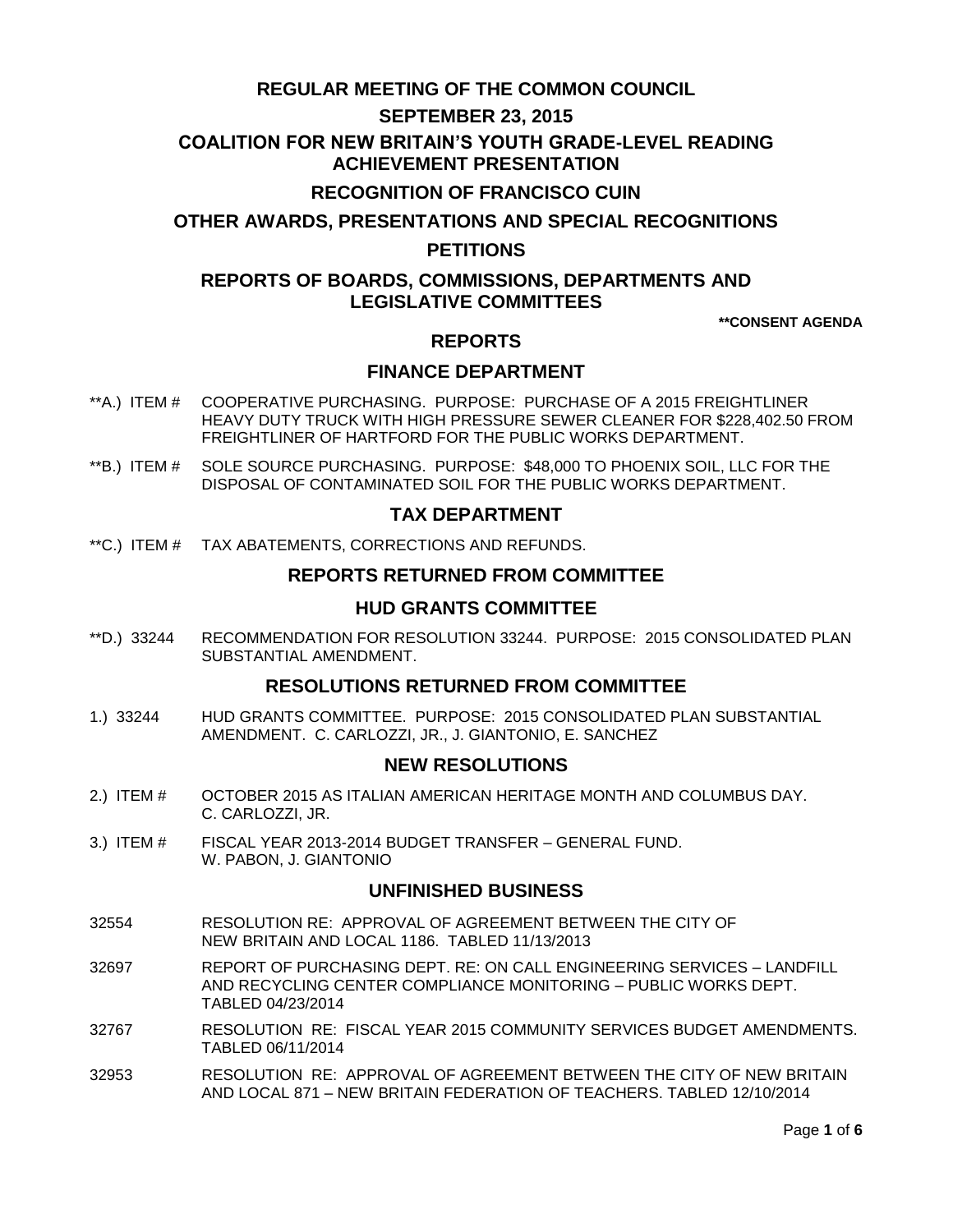September 23, 2015

## **REGULAR MEETING OF THE COMMON COUNCIL**

### **SEPTEMBER 23, 2015**

# **COALITION FOR NEW BRITAIN'S YOUTH GRADE-LEVEL READING ACHIEVEMENT PRESENTATION**

# **RECOGNITION OF FRANCISCO CUIN**

## **OTHER AWARDS, PRESENTATIONS AND SPECIAL RECOGNITIONS**

### **PETITIONS**

# **REPORTS OF BOARDS, COMMISSIONS, DEPARTMENTS AND LEGISLATIVE COMMITTEES**

**\*\*CONSENT AGENDA**

# **REPORTS**

### **FINANCE DEPARTMENT**

<span id="page-1-0"></span>\*\*A.) ITEM # COOPERATIVE PURCHASING. PURPOSE: PURCHASE OF A 2015 FREIGHTLINER HEAVY DUTY TRUCK WITH HIGH PRESSURE SEWER CLEANER FOR \$228,402.50 FROM FREIGHTLINER OF HARTFORD FOR THE PUBLIC WORKS DEPARTMENT.

REPORT OF: Finance Dept., Purchasing Division

To Her Honor, the Mayor, and the Common Council of the City of New Britain: the undersigned beg leave to report the following:

#### ITEM #:

RE: Cooperative Purchasing, A Heavy Duty Truck with a High Pressure Sewer Cleaner for the Public Works Department, Utilities Division

DATE: September 23, 2015

In accordance with City Code of Ordinances, Chapter 2, Article VIII, Division 1, Section 2-538 (a), a purchase order was requested for the following under the State of Connecticut's Cooperative Purchasing Plan for the Public Works Department, Utilities Division.

| <b>Supplier</b>          | Item                                      | Price        |
|--------------------------|-------------------------------------------|--------------|
| Freightliner of Hartford | 2015 Freightliner Heavy Duty Truck with a | \$228.402.50 |
| East Hartford, CT.       | High Pressure Sewer Cleaner               |              |

The Public Works Department, Utilities Division requested the purchase of a new 2015 Freightliner Heavy Duty Truck with a High Pressure Sewer Cleaner utilizing the State of Connecticut's contact Award 14PSX0239. The new 2015 Freightliner Heavy Duty Truck with a High Pressure Sewer Cleaner will be utilized to clean sewer lines when they become backed up with sewerage and stop flowing. This new High Pressure Sewer Cleaning Truck will be a vital part of the day to day operation of the Public Works Department, Utilities Division. Funding for this purchase is available within the Public Works Department, Utilities Division's account number, 208315101-5740, Sewer Fund, Other Miscellaneous Equipment.

RESOLVED: That the Purchasing Agent is hereby authorized to issue a purchase order for \$228,402.50 to Freightliner of Hartford of East Hartford, CT for the purchase of a new 2015 Freightliner Heavy Duty Truck with a High Pressure Sewer Cleaner for the New Britain Public Works Department, Utilities Division utilizing the State of Connecticut's Cooperative Purchasing Plan, Contract Award #14PSX0239.

> Jack Pieper Purchasing Agent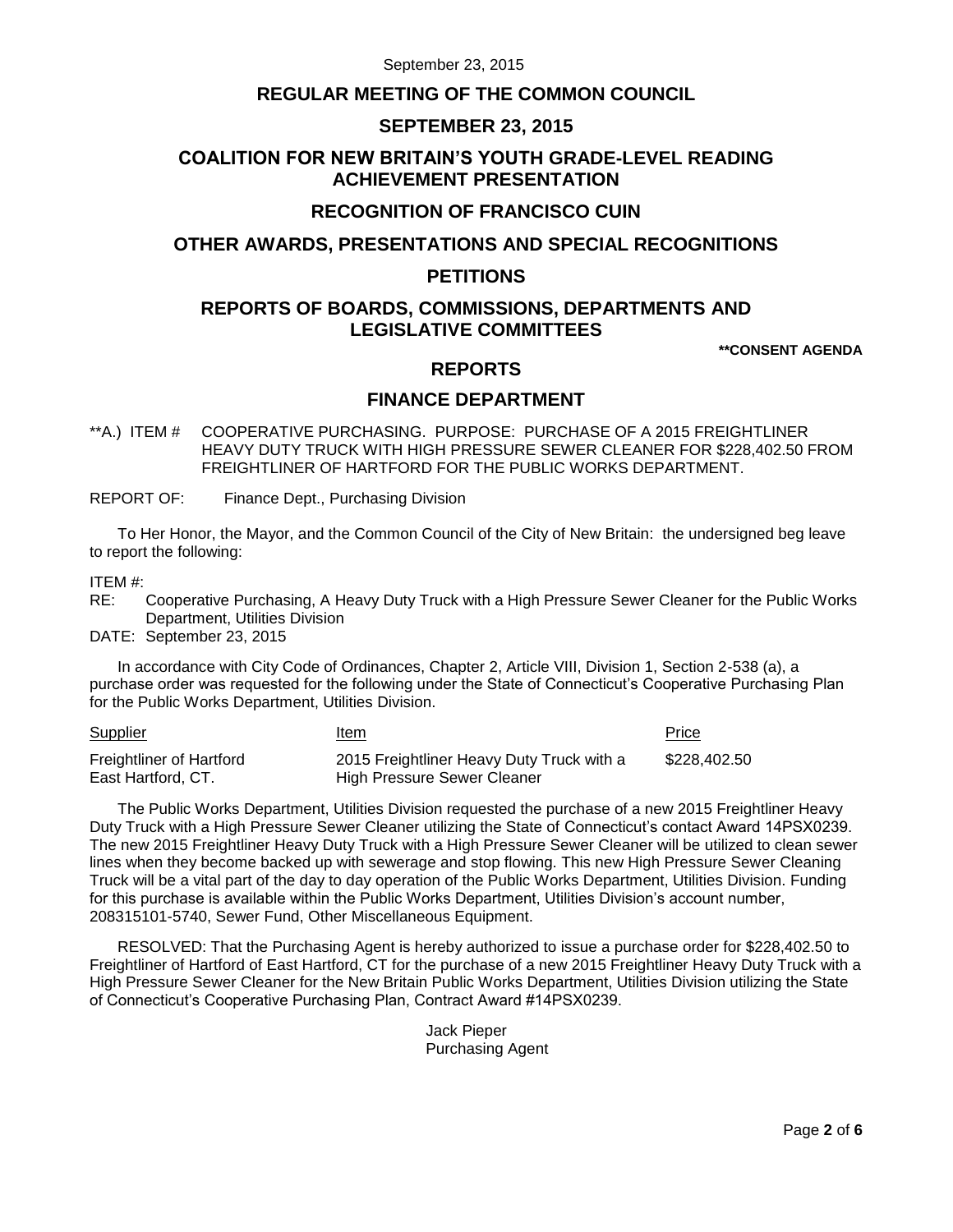#### September 23, 2015

#### <span id="page-2-0"></span>\*\*B.) ITEM # SOLE SOURCE PURCHASING. PURPOSE: \$48,000 TO PHOENIX SOIL, LLC FOR THE DISPOSAL OF CONTAMINATED SOIL FOR THE PUBLIC WORKS DEPARTMENT.

#### REPORT OF: Finance Dept., Purchasing Division

To Her Honor, the Mayor, and the Common Council of the City of New Britain: the undersigned beg leave to report the following:

#### ITEM #:

RE: Disposal of Contaminated Soil for the Public Works Department, Utilities Division. DATE: September 23, 2015

In accordance with City Code of Ordinances, Chapter 2, Article VIII, Division 1, Section 2-531 a purchase order was requested by the Public Works Department, Utilities Division for the Disposal of Contaminated Soil.

| Supplier          | Item                    | $Q$ ty | Unit Price | <b>Total Price</b> |
|-------------------|-------------------------|--------|------------|--------------------|
| Phoenix Soil, LLC | Disposal of Contaminate | 1.000  | \$48.00    | \$48,000.00        |
| Plainville, CT.   | Soil                    | Tons   |            |                    |

The Public Works Department, Utilities Division has one thousand (1,000) tons of contaminated soil that needs to be disposed of in accordance with the State of Connecticut's regulations governing disposal of contaminated solid waste. The contaminated soil that the Public Works Department, Utilities Division has is from City street catch basins that they have cleaned and from sweeping of City streets during 2015. The contaminated soil is being stored in the Public Works Department, Utilizes Division's Deming Road facility in Berlin, CT. Phoenix Soil, LLC is the sole source vendor in the State of Connecticut for the disposal and treatment of the Contaminated Soil and is regulated by the State of Connecticut's Department of Energy and Environmental Protection, (DEEP). They treat the Contaminated Soil into a certified clean product. Phoenix Soil, LLC charges a disposal fee of \$48.00 per ton for the Contaminated Soil. Funding is available for the Disposal of Contaminate Soil in the Public Works Department, Utilities Division's account, 208315101-533, Sewer Fund, Professional Services.

RESOLVED: The Purchasing Agent is hereby authorized to issue a purchase order for \$48,000.00 to Phoenix Soil, LLC of Plainville, CT. for the Disposal of Contaminated Soil for the Public Works Department, Utilities Division.

#### Jack Pieper Purchasing Agent

### **TAX DEPARTMENT**

<span id="page-2-1"></span>\*\*C.) ITEM # TAX ABATEMENTS, CORRECTIONS AND REFUNDS.

REPORT OF: Tax Collector

To Her Honor, the Mayor, and the Common Council of the City of New Britain: the undersigned beg leave to report the following:

ITEM #:

RE: Tax Abatements, Corrections and Refunds

The Collector of Taxes has referred a list of tax abatements, corrections and refunds. Acceptance and adoption is respectfully recommended.

> Cheryl S. Blogoslawski Tax Collector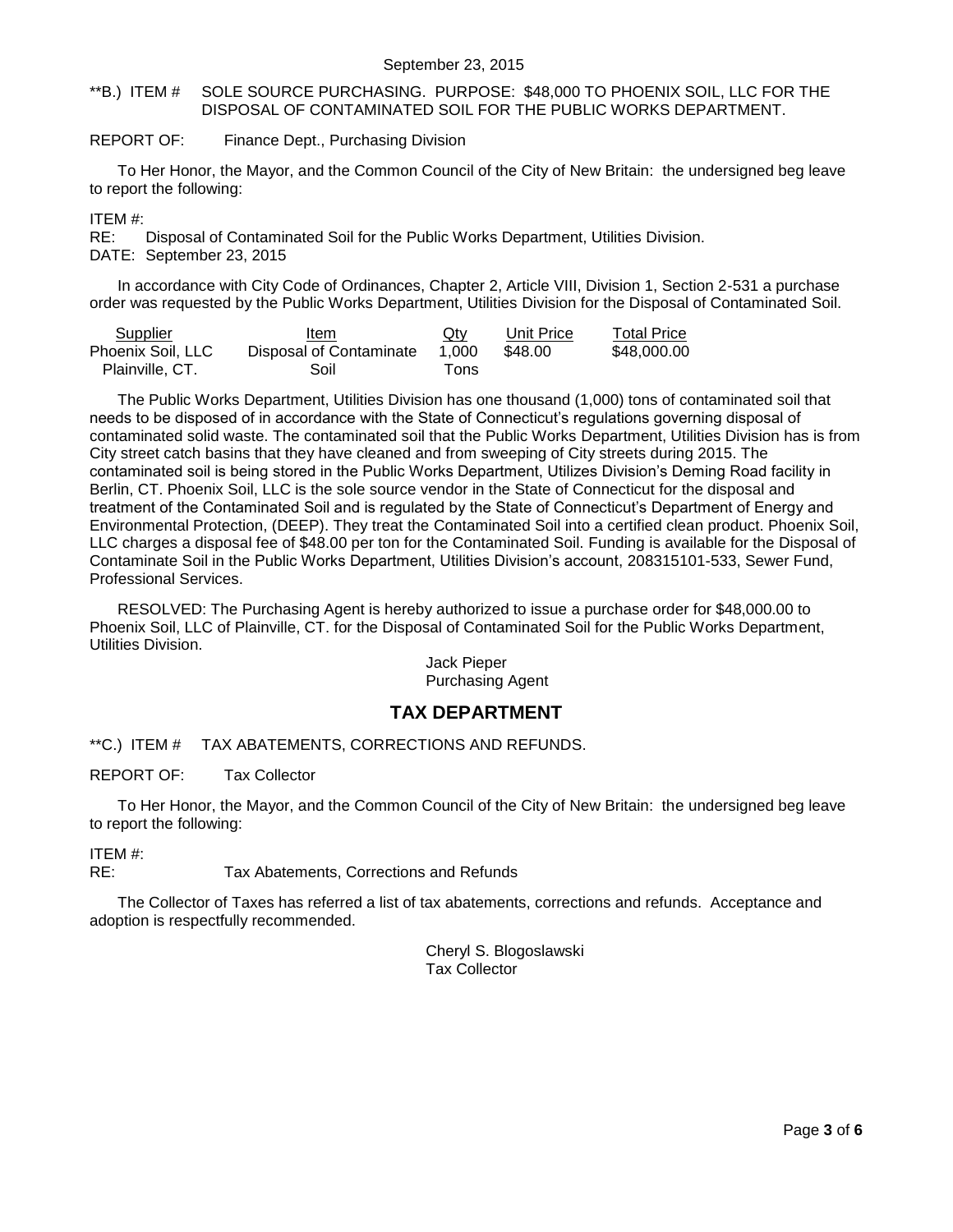## **REPORTS RETURNED FROM COMMITTEE**

### **HUD GRANTS COMMITTEE**

#### <span id="page-3-0"></span>\*\*D.) 33244 RECOMMENDATION FOR RESOLUTION 33244. PURPOSE: 2015 CONSOLIDATED PLAN SUBSTANTIAL AMENDMENT.

#### REPORT OF: HUD GRANTS COMMITTEE

To Her Honor, the Mayor, and the Common Council of the City of New Britain: the undersigned beg leave to report the following:

ITEM #: 33244 RE:

The HUD Grants Committee of the Common Council at a special meeting held on Wednesday evening, September 9, 2015, at 8:00 PM in the Council Chambers, to which was referred the matter of resolution #33244 – 2015 Consolidated Plan Substantial Amendment, voted to accept and referred back to the Common Council with a favorable recommendation.

> Alderwoman Suzanne Bielinski President Pro Tempore

## **RESOLUTIONS RETURNED FROM COMMITTEE**

<span id="page-3-1"></span>1.) 33244 HUD GRANTS COMMITTEE. PURPOSE: 2015 CONSOLIDATED PLAN SUBSTANTIAL AMENDMENT. C. CARLOZZI, JR., J. GIANTONIO, E. SANCHEZ

Item #33244 RE: 2015 CONSOLIDATED PLAN SUBSTANTIAL AMENDMENT

To Her Honor, the Mayor, and the Common Council of the City of New Britain: the undersigned beg leave to recommend the adoption of the following:

WHEREAS, at its meeting of July 9, 2015, the Commission on Community and Neighborhood Development approved Substantial Amendment No. 1 to the 2015 Annual Consolidated Plan to transfer funds from stalled, cancelled, or completed Community Development Block Grant projects to new "shovel ready" projects as follows:

Consolidated Plan Substantial Amendment No. 1

| <b>Transfer Out</b>            |                                             |              |
|--------------------------------|---------------------------------------------|--------------|
|                                | FY 2006 Neighborhood Preservation Program   | \$1,719.89   |
|                                | FY 2007 Neighborhood Preservation Program   | \$33,602.57  |
|                                | FY 2009 Housing Code Enforcement            | \$406.50     |
|                                | FY 2010 Neighborhood Preservation Program   | \$5,732.52   |
|                                | FY 2011 Neighborhood Preservation Program   | \$12,886.15  |
|                                | FY 2011 Contingency                         | \$168,434.33 |
|                                | FY 2012 Big Brothers/Big Sisters            | \$5,000.00   |
|                                | FY 2012 Fire Code Enforcement               | \$205.00     |
|                                | FY 2013 East Side NRZ                       | \$8,000.00   |
|                                | FY 2013 Habitat for Humanity                | \$50,000.00  |
|                                | FY 2013 Business Assistance Program         | \$193,251.44 |
|                                | FY 2014 Clean & Lien Program - Public Works | \$22,560.56  |
|                                | FY 2014 Business Assistance Program         | \$90,000.00  |
|                                | FY 2014 Property Rehabilitation Program     | \$110,984.04 |
|                                | FY 2015 Property Rehabilitation Program     | \$187,117.00 |
|                                |                                             | \$889,900.00 |
| Transfer In                    |                                             |              |
|                                | Senior Center HVAC Improvements             | \$315,900.00 |
|                                | Trinity on Main HVAC Improvements           | \$397,000.00 |
| <b>Arch Street Parking Lot</b> |                                             | \$87,000.00  |
|                                | School Auditorium Upgrades                  | \$90,000.00  |
|                                |                                             | \$889.900.00 |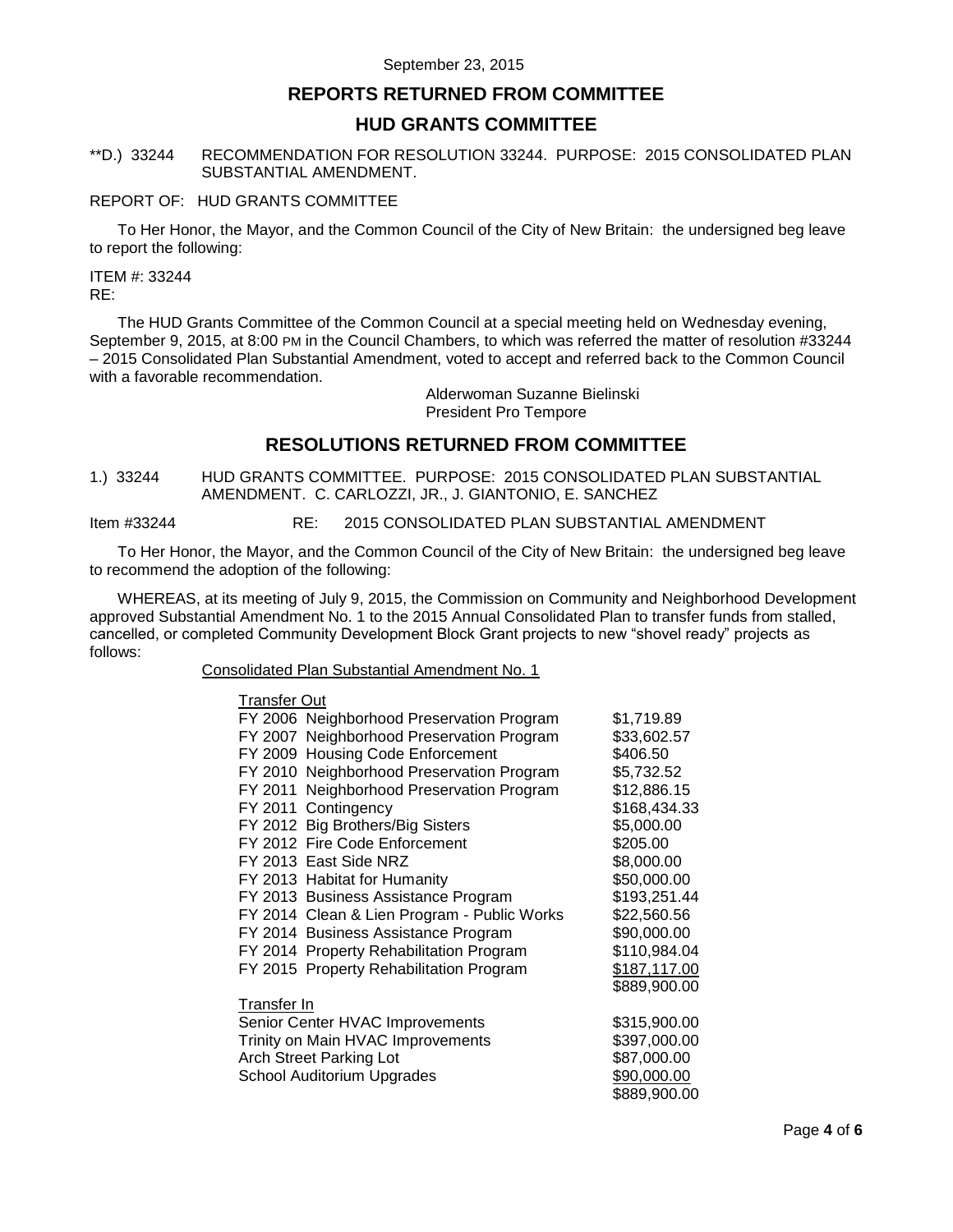#### September 23, 2015

WHEREAS, a public notice of the Substantial Amendment was issued on July 31, 2015, to allow for public review and comment;

NOW, THEREFORE, BE IT RESOLVED, that the Common Council of the City of New Britain approves Substantial Amendment No. 1 to the City of New Britain's 2015 Annual Consolidated Plan and authorizes Mayor Erin E. Stewart to submit it to the U. S. Department of Housing and Urban Development.

> Alderman Carlo Carlozzi, Jr. Alderman Jamie Giantonio Alderman Emmanuel Sanchez

### **NEW RESOLUTIONS**

<span id="page-4-0"></span>2.) ITEM # OCTOBER 2015 AS ITALIAN AMERICAN HERITAGE MONTH AND COLUMBUS DAY. C. CARLOZZI, JR.

Item # RE: Italian American Heritage Month and Columbus Day

To Her Honor, the Mayor, and the Common Council of the City of New Britain: the undersigned beg leave to recommend the adoption of the following:

WHEREAS, the United States Congress, by joint resolution on April 30, 1934 and modified in 1968 (36 U.S.C. 107), as amended, proclaimed the second Monday of October of each year as "Columbus Day"; and

WHEREAS, Columbus Day has become a celebration of not only memorializing the man and his crew who journeyed to America 523 years ago, but also a day to reflect on the professional and social accomplishments of all Americans of Italian descent and their impact on American Society; and

WHEREAS, the City of New Britain is proud to be home to such a distinguished population and recognizes the accomplishments Italian American men and woman have made in fields including business, education, government, law, medicine and public safety; and

WHEREAS, in addition to a strong professional presence, Italian American fraternal organizations, including Angelo Tomasso Sr. Lodge Order Sons of Italy in America, Calabria Mia, Generale Ameglio Society, Angelo Custode Society, Campodipietra Society and Italian Heritage Foundation, Inc., have long been pillars in the New Britain community and have contributed to the rich, diverse culture of our City; NOW, THEREFORE, BE IT

RESOLVED, that the City of New Britain proclaim October 12, 2015 as Columbus Day and call upon all residents to observe this day with appropriate ceremonies and activities; AND BE IT FURTHER

RESOLVED, that the City of New Britain designates October as Italian American Heritage Month.

Alderman Carlo Carlozzi, Jr.

<span id="page-4-1"></span>3.) ITEM # FISCAL YEAR 2013-2014 BUDGET TRANSFER – GENERAL FUND. W. PABON, J. GIANTONIO

Item # RE: FISCAL YEAR 2014-2015 BUDGET TRANSFER – GENERAL FUND

To Her Honor, the Mayor, and the Common Council of the City of New Britain: the undersigned beg leave to recommend the adoption of the following:

Whereas, revenue, expenditure, encumbrance and accrual activities for fiscal year 2014-2015 have concluded,

Whereas, the fiscal year 2014-2015 General Fund results from operations (unaudited) are in a surplus position as summarized below:

|                                     | <b>Budget</b> | Actual        | Variance    |
|-------------------------------------|---------------|---------------|-------------|
| Revenue                             | \$221,099,064 | \$221,720,359 | \$621.295   |
| <b>Expenditures</b>                 | \$221,099,064 | \$213,847,519 | 7.251.545   |
| <b>FY14 Deficit from Operations</b> |               |               | \$7.872.840 |
| (unaudited))                        |               |               |             |